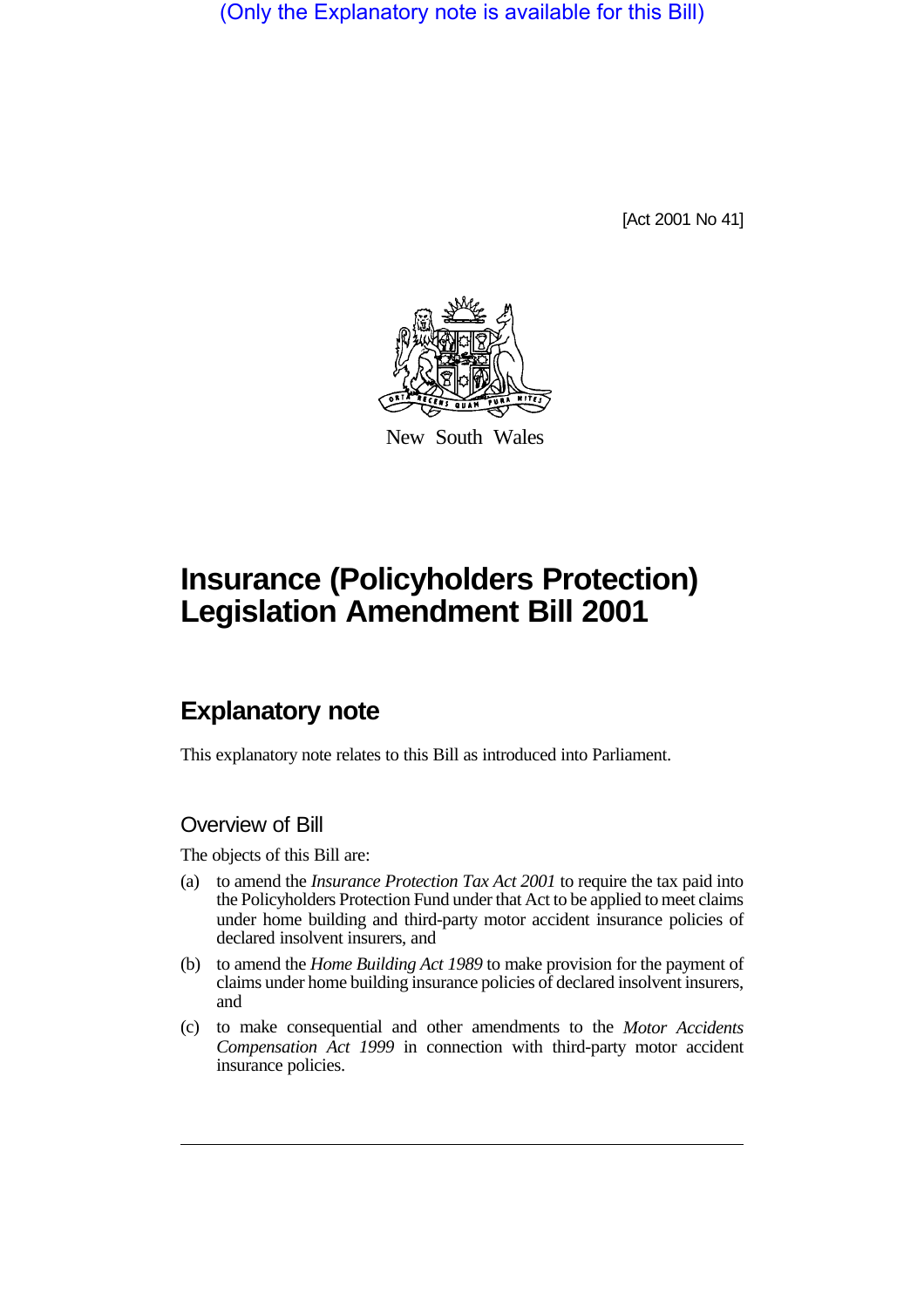Explanatory note

#### Outline of provisions

**Clause 1** sets out the name (also called the short title) of the proposed Act.

**Clause 2** provides for the commencement of the proposed Act on 30 June 2001.

**Clause 3** is a formal provision giving effect to the amendments to the *Insurance Protection Tax Act 2001* set out in Schedule 1.

**Clause 4** is a formal provision giving effect to the amendments to the *Home Building Act 1989* set out in Schedule 2.

**Clause 5** is a formal provision giving effect to the amendments to the *Motor Accidents Compensation Act 1999* set out in Schedule 3.

**Clause 6** is a formal provision giving effect to the amendments to the Act and instrument set out in Schedule 4.

#### **Schedule 1 Amendment of Insurance Protection Tax Act 2001**

**Schedule 1 [2]** inserts a new Part (Part 3A, sections 16–16H) into the *Insurance Protection Tax Act 2001*.

Proposed section 16 defines certain words and expressions used in the proposed Part.

Proposed section 16A empowers the Treasurer, if satisfied that a liquidator or provisional liquidator has been appointed in respect of an insurer, or that an insurer has been dissolved, to declare, by order published in the Gazette, that the insurer is a declared insolvent insurer for the purposes of the proposed Part. The proposed section also deems certain insurance companies in the HIH group of companies to have been declared as declared insolvent insurers on 15 March 2001 (the date on which a provisional liquidator was appointed in respect of those companies).

Proposed section 16B establishes the Policyholders Protection Fund as an account in the Special Deposits Account in the Treasury and provides for the circumstances in which money is to be paid into and from the Fund.

Proposed section 16C provides for a standing appropriation out of the Consolidated Fund into the Policyholders Protection Fund of all amounts paid as tax under the *Insurance Protection Tax Act 2001*.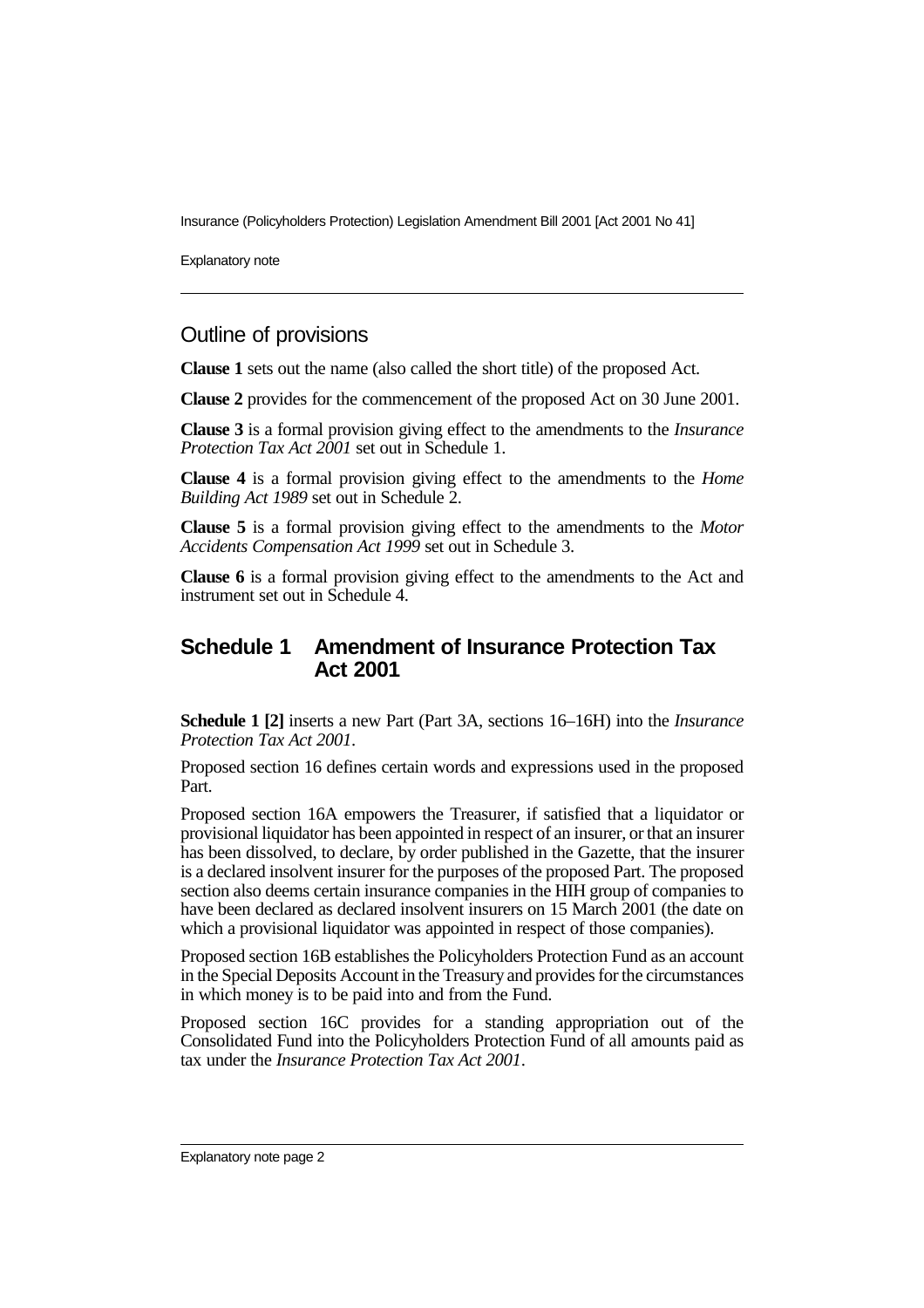Explanatory note

Proposed sections 16D and 16E provide that the Policyholders Protection Fund must be applied to meet expenditure required to be made out of the proposed Building Insurers' Guarantee Fund and the Nominal Defendant's Fund in connection with insurance policies issued by declared insolvent insurers.

All payments made from the Policyholders Protection Fund under those proposed sections are to be made in the amounts, on the conditions and at the times determined by the Treasurer.

Proposed section 16F provides that if any money in the Building Insurers' Guarantee Fund is not needed for further payments, the money is to be paid from that Fund into the Policyholders Protection Fund.

Proposed section 16G provides for the reimbursement to the Policyholders Protection Fund from the Nominal Defendant's Fund if the Nominal Defendant recovers any moneys:

- (a) from re-insurers of insurance entered into, or issued, by declared insolvent insurers, or
- (b) otherwise in connection with the winding up of a declared insolvent insurer.

Money may only be paid into the Policyholders Protection Fund under these proposed sections if the Treasurer determines that it is not needed for payments in connection with the declared insolvent insurers.

Proposed section 16H provides that moneys advanced to the Policyholders Protection Fund from the Consolidated Fund may be repaid to the Consolidated Fund if the Treasurer determines that the money is not needed for payments to the proposed Building Insurers' Guarantee Fund or the Nominal Defendant's Fund in accordance with this proposed Part.

**Schedule 1 [1]** inserts a definition of *Policyholders Protection Fund* into section 3 of the *Insurance Protection Tax Act 2001* as a consequential amendment.

## **Schedule 2 Amendment of Home Building Act 1989**

**Schedule 2 [1]** inserts proposed Part 6A (proposed sections103F–103ZB) into the *Home Building Act 1989* to deal with matters relating to insolvent insurers.

Proposed section 103F defines certain words and expressions used in the proposed Part and deals with the interpretation of the proposed Part.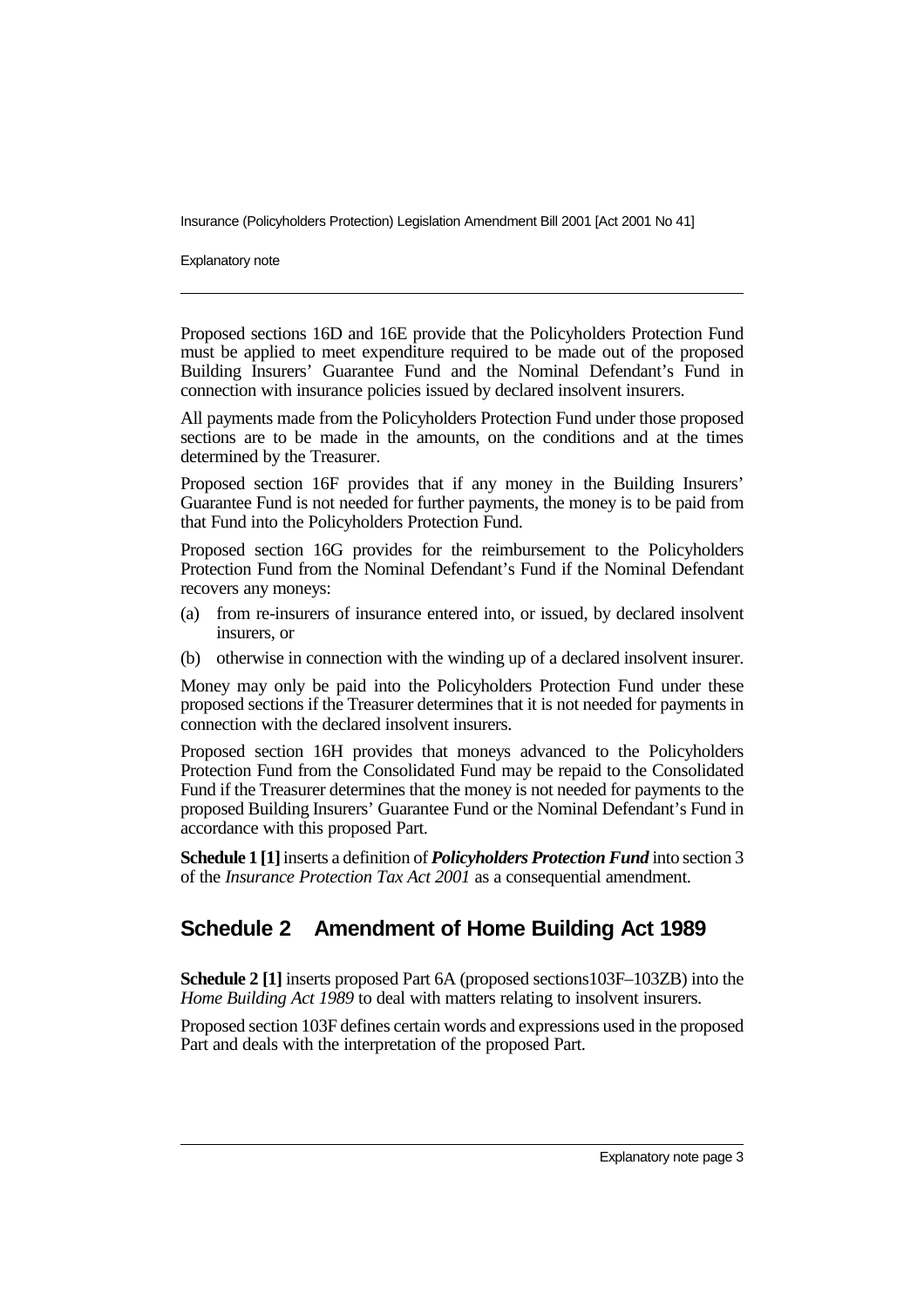Explanatory note

Proposed section 103G empowers the Minister, if satisfied that a liquidator or provisional liquidator has been appointed in respect of an insurer, or that an insurer has been dissolved, to declare with the approval of the Treasurer, that the insurer is an insolvent insurer for the purposes of the proposed Part. Declared insolvent insurers under the *Insurance Protection Tax Act 2001* are also insolvent insurers for the purposes of the proposed Part.

Proposed section 103H is a transitional provision that provides that payments made by the State in respect of insolvent insurer's policies, assignments given by persons to whom such payments were made and other related actions taken after 15 March 2001 but before the commencement of this proposed Part are taken to have been made, given or taken under this Part.

Proposed section 103I provides that the State must indemnify every person who was entitled to recover an amount under a compulsory contract of insurance entered into under Part 6 of the *Home Building Act 1989* by an insolvent insurer, to the extent of the amount that the person was entitled to recover under that policy. The proposed section also provides for exceptions to the indemnity. Among others, builders, developers and persons covered by other contracts of insurance are excluded from this State indemnity. Persons entitled to a State indemnity are referred to in proposed Part 6A as *beneficiaries*.

Proposed section 103J provides that the indemnity provided by the State under Division 2 of this proposed Part may only be enforced by a claim made to, and proceedings taken against, the Building Insurers' Guarantee Corporation.

Proposed sections 103K and 103L provide for the method of making claims to the Building Insurers' Guarantee Corporation and provide that payments under the indemnity are to be made from the Building Insurers' Guarantee Fund.

Proposed section 103M provides for the assignment of beneficiaries' rights in respect of the matter covered by the indemnity to the Building Insurers' Guarantee Corporation. The Building Insurers' Guarantee Corporation may enforce the rights assigned under the proposed section on behalf of the State. For example, the Building Insurers' Guarantee Corporation may seek to prove a debt in the winding up of an insolvent insurer.

Proposed section 103N provides that if a claim is made by a beneficiary under the State indemnity in respect of incomplete or defective residential building work or the non-supply of a kit home or supply of a defective kit home, the Building Insurers' Guarantee Corporation may give reasonable directions to the builder concerned in respect of: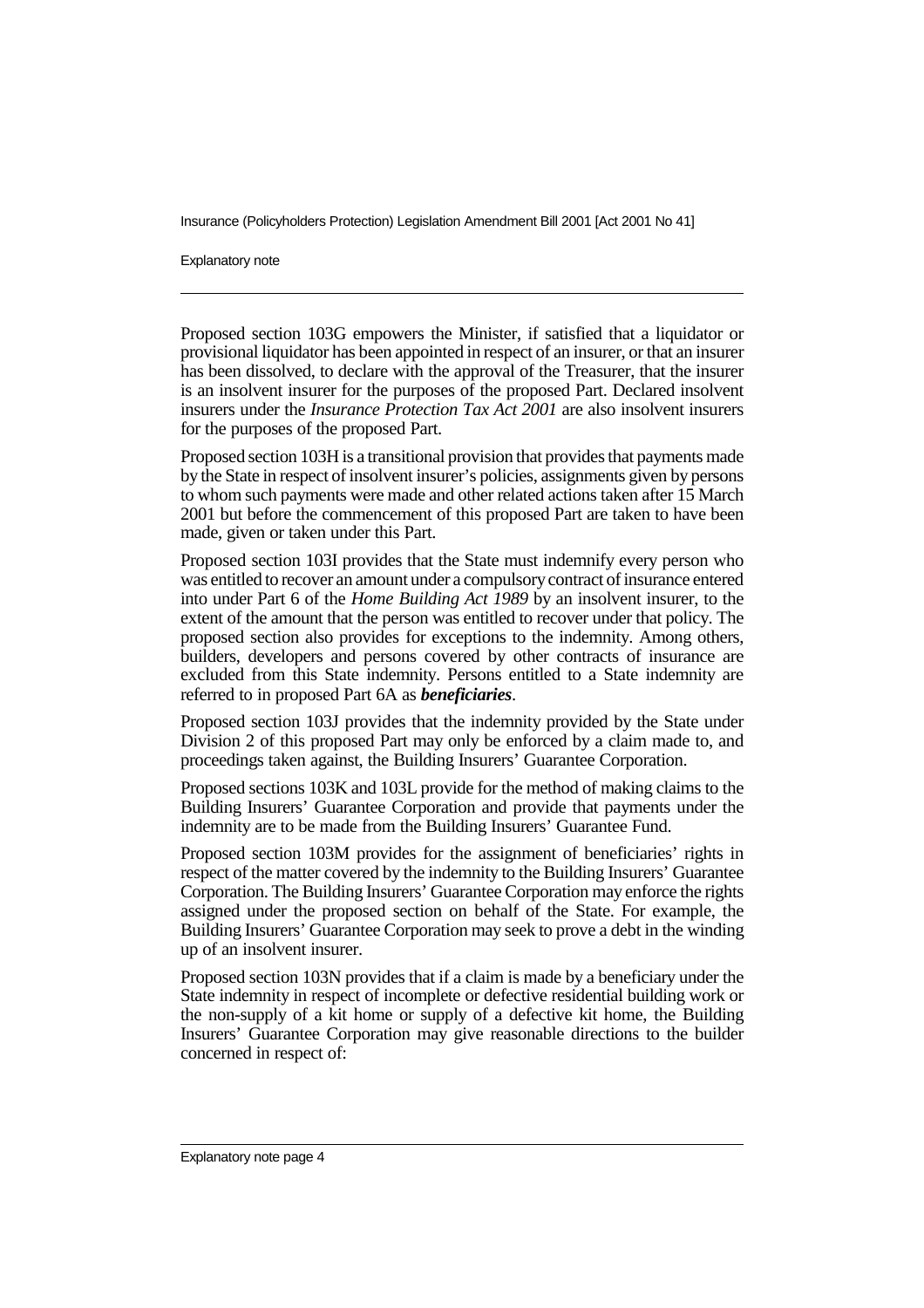Explanatory note

- (a) the completion of the building work or the rectification of the defective building work, or the supply of the kit home or the replacement of the defective kit home, or
- (b) the payment by the builder to the Building Insurers' Guarantee Fund of any amount in respect of the completion of the building work or the rectification of the defective building work, or the supply of the kit home or the replacement of the defective kit home.

If a claim is made by a beneficiary under the State indemnity, the Building Insurers' Guarantee Corporation may direct the builder concerned to pay to the Building Insurers' Guarantee Fund any amount paid out of the Fund on that claim.

The Building Insurers' Guarantee Corporation may only give a direction under the proposed section to the same extent that an insolvent insurer (if it was not insolvent) would have been able to require that work or supply, or require a payment to the insurer by the builder, under the insolvent insurer's policy. A builder who fails to comply with a direction under this proposed section is guilty of improper conduct.

Proposed section 103O provides that the State indemnity continues despite the insolvent insurer being dissolved.

Proposed section 103P establishes the Building Insurers' Guarantee Fund as a fund belonging to the Building Insurers' Guarantee Corporation and provides for payments into and from that Fund.

Proposed sections 103Q, 103R and 103S provide for the establishment, constitution and functions of the Building Insurers' Guarantee Corporation. The Building Insurers' Guarantee Corporation is to be a statutory body representing the Crown, its affairs are to be managed and controlled by the Minister for Fair Trading and its functions include dealing with and finalising claims for State indemnity and holding and managing, on behalf of the State, the Building Insurers' Guarantee Fund. Under proposed section 103T the financial reports of the Building Insurers' Guarantee Corporation may be combined with the reports of the Department of Fair Trading.

Proposed section 103U empowers the Building Insurers' Guarantee Corporation to enter into agreements or arrangements on behalf of the State with, and the State accept any assignment from, any liquidator of an insolvent insurer or any other person for the purpose of the settling of any claim in respect of which an assignment was made under proposed section 103M or for any other purpose relating to an indemnity under the proposed Part.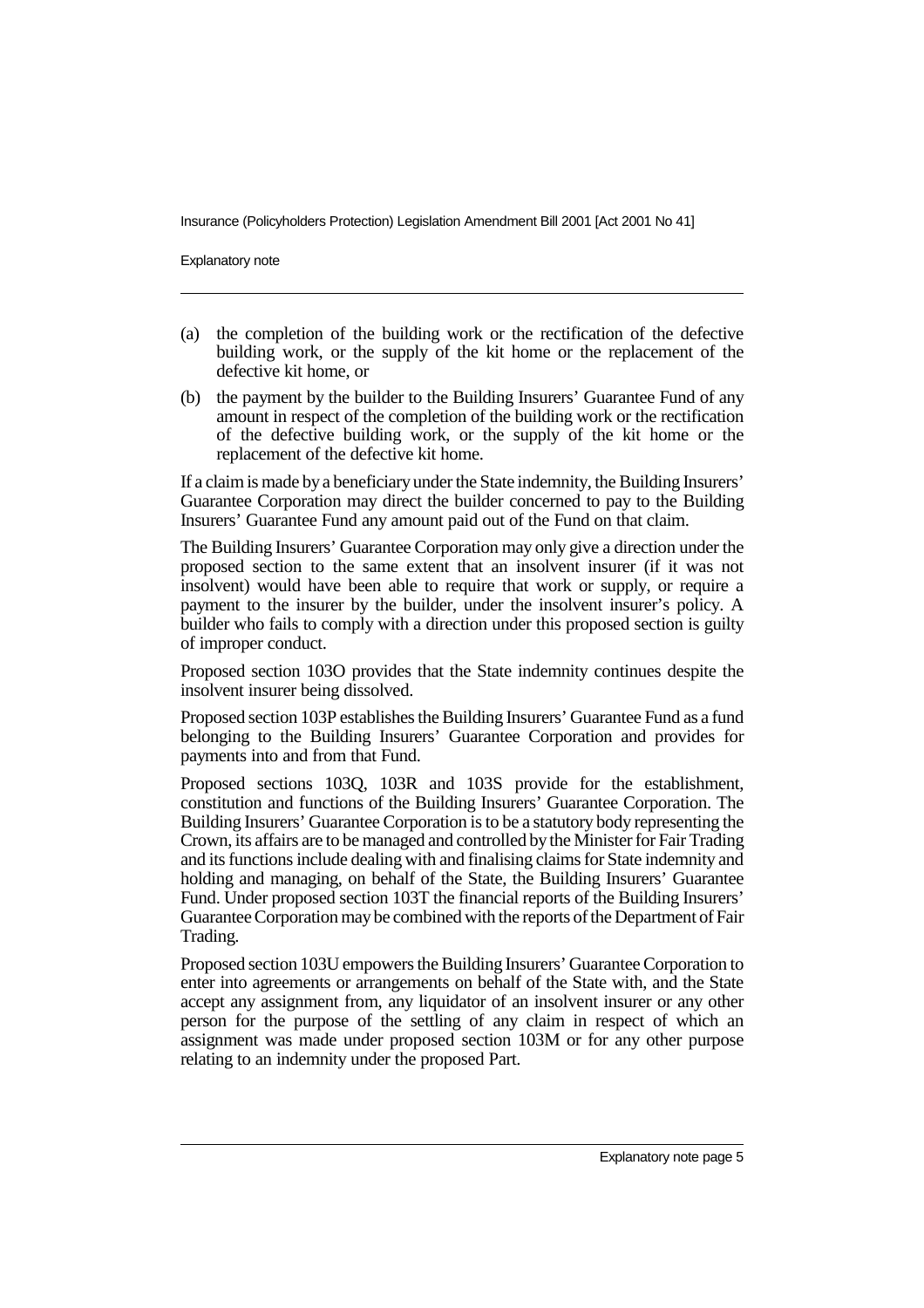Explanatory note

Proposed section 103V enables the Building Insurers' Guarantee Corporation (where it has made a payment out of the Building Insurers' Guarantee Fund in respect of a claim or judgment under the proposed Part) to recover amounts due to the insolvent insurer concerned under any contract or arrangement for re-insurance or co-insurance.

Proposed section 103W requires the liquidator of an insolvent insurer to forward claims relating to any contracts of insurance entered into by the insolvent insurer to the Building Insurers' Guarantee Corporation.

Proposed sections 103X and 103Y require liquidators of insolvent insurers and other persons in possession of documents relating to insolvent insurers' policies, whenever requested to do so by the Building Insurers' Guarantee Corporation, to supply to the Guarantee Corporation all documents and information in the liquidator's possession relating to contracts of insurance entered into by the insolvent insurer and all claims or judgments made in respect of those contracts and to allow those documents to be inspected by a person authorised by the Minister for Fair Trading.

Proposed section 103Z enables the Building Insurers' Guarantee Corporation to take, and intervene in, legal proceedings relating to insolvent insurers and contracts of insurance entered into by insolvent insurers.

Proposed section 103ZA provides that the Fair Trading Tribunal has the same jurisdiction in relation to claims for a State indemnity as it has in relation to claims under compulsory building contracts of insurance. The proposed section also enables the Governor to make regulations for or with respect to the application of any of the provisions of the *Home Building Act 1989* in relation to the dealing with or finalising of claims, the satisfying of judgments or the resolving of disputes regarding claims.

Proposed section 103ZB enables the Building Insurers' Guarantee Corporation (where it has made a payment out of the Building Insurers' Guarantee Fund in respect of a claim for a State indemnity) to recover amounts due to the insolvent insurer concerned under any guarantee or indemnity given by a builder or other person.

**Schedule 2 [2]** amends clause 2 (1) of Schedule 4 to the *Home Building Act 1989* to enable regulations of a savings or transitional nature consequent on the enactment of this Bill to be made.

**Schedule 2 [3]** puts beyond doubt that building work may continue or be sold, or that a kit home may be supplied, despite the fact that the required certificate of insurance was issued by or through HIH Casualty and General Insurance Limited or FAI General Insurance Company Limited, so long as the certificate was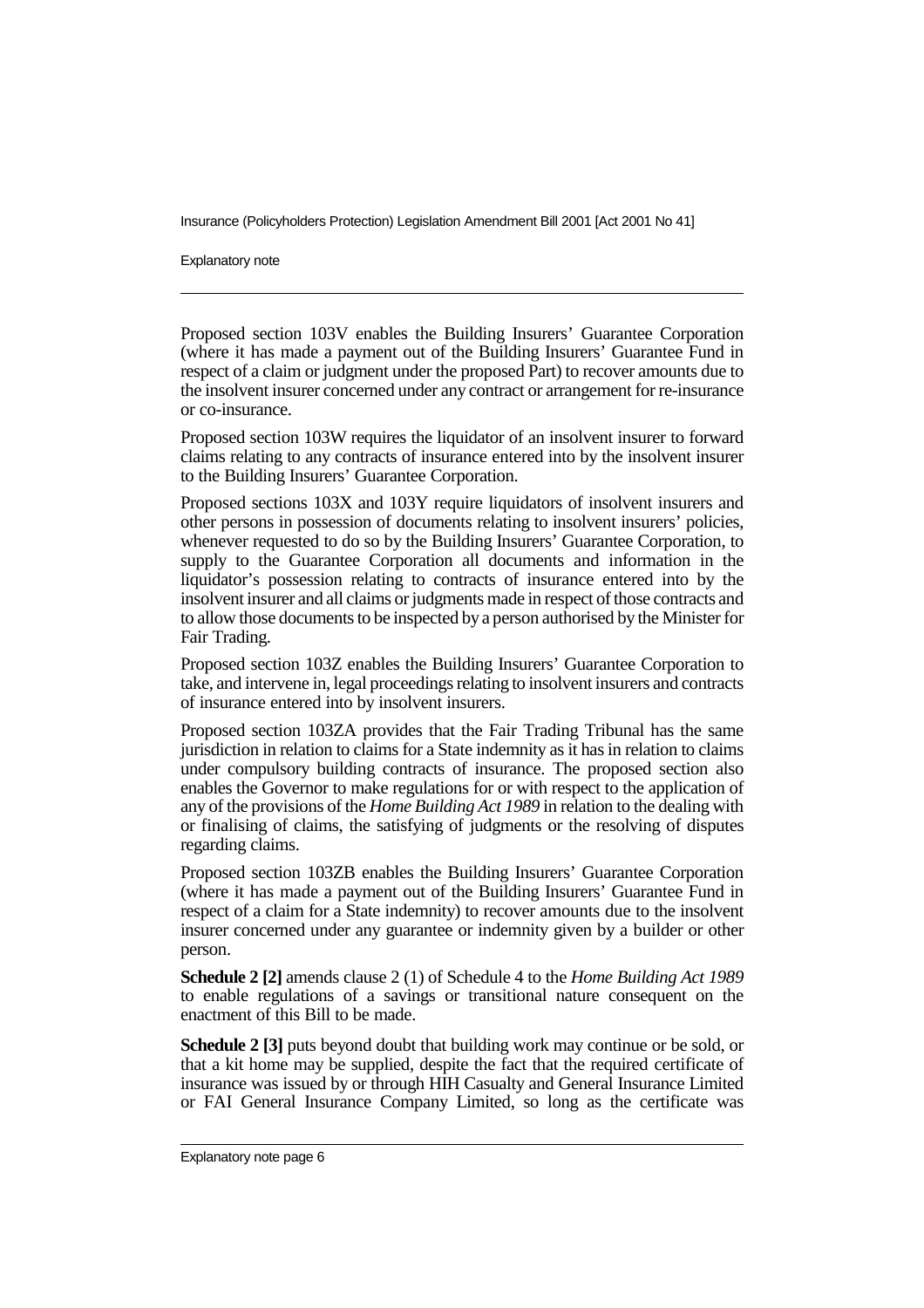Explanatory note

provided on or before 20 June 2001 (the date this Bill was introduced into Parliament) or, in the case of owner-builder insurance, 15 March 2001 (the date the insurance companies were placed in provisional liquidation).

#### **Schedule 3 Amendment of Motor Accidents Compensation Act 1999**

**Schedule 3 [1]** and **[2]** amend section 40 of the *Motor Accidents Compensation Act 1999* to provide that money may:

- (a) be paid into the Nominal Defendant's Fund from the Policyholders Protection Fund in accordance with proposed section 16E of the *Insurance Protection Tax Act 2001*, and
- (b) be paid from the Nominal Defendant's Fund into the Policyholders Protection Fund in accordance with section 16G of the *Insurance Protection Tax Act 2001*.

**Schedule 3 [3]** and **[7]** make amendments to provide that a *declared insolvent insurer* under the *Insurance Protection Tax Act 2001* is also an insolvent insurer for the purposes of Part 7.3 of the *Motor Accidents Compensation Act 1999* (that deals with insolvent third-party policy insurers).

**Schedule 3 [4]** amends section 184 of the *Motor Accidents Compensation Act 1999* to provide that references to liquidator in Part 7.3 of that Act includes a provisional liquidator.

**Schedule 3 [5]** amends section 184 of the *Motor Accidents Compensation Act 1999*:

- (a) to make it clear that the provisions of Part 7.3 of that Act (dealing with insolvent insurers) apply to third-party policies issued by insurers under the *Motor Accidents Act 1988* before the third-party insurance provisions of that Act were repealed by the *Motor Accidents Compensation Act 1999*, and
- (b) to provide that Part 7.3 of that Act has effect despite any provisions of the *Corporations (New South Wales) Act 1990* or the *Corporations Law*.

**Schedule [6]** amends section 185 of the *Motor Accidents Compensation Act 1999* to provide that the Special Minister of State (the Minister responsible for that Act) must obtain the approval of the Treasurer before declaring that an insurer is an insolvent insurer for the purposes of Part 7.3 of that Act.